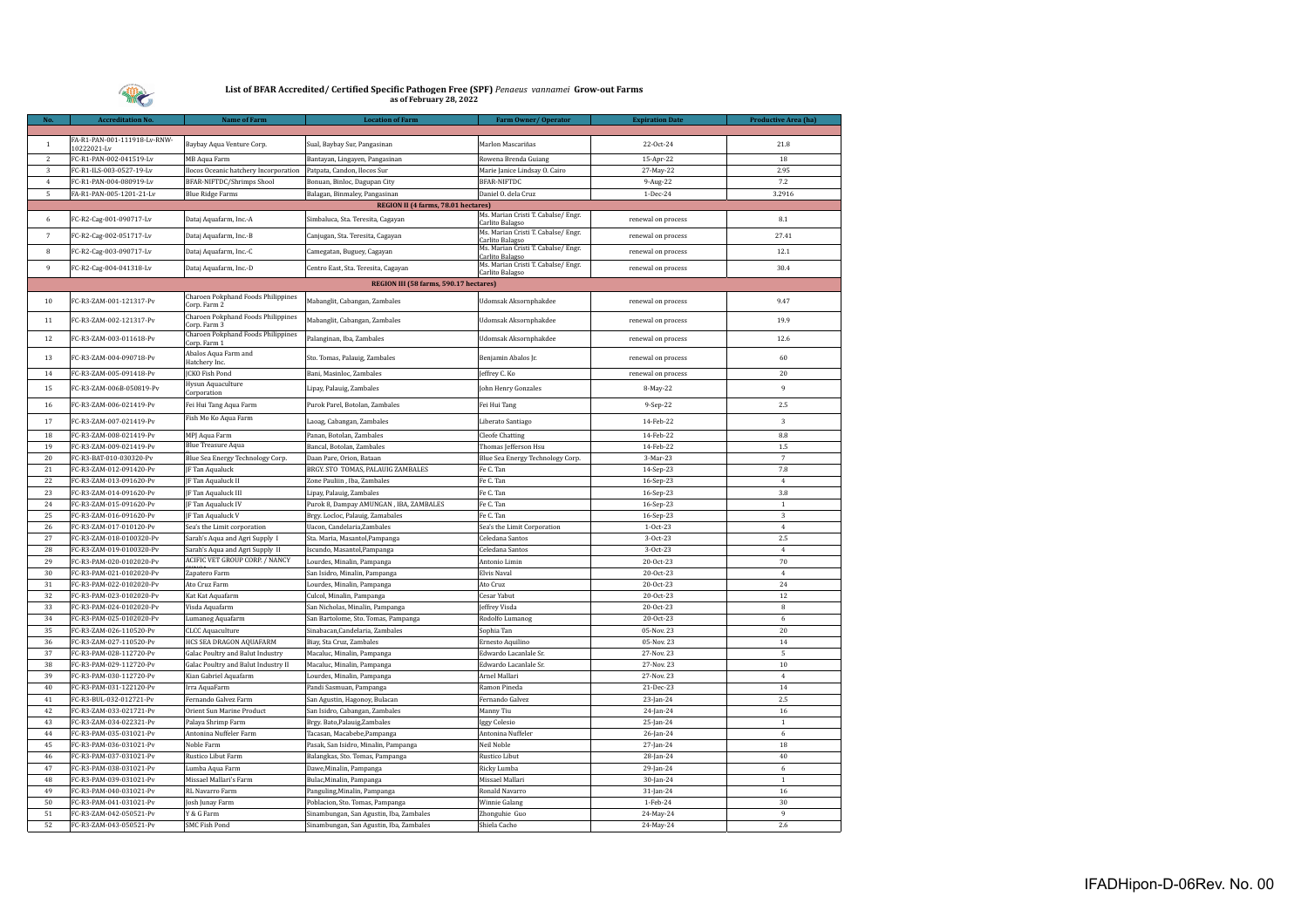

| No.        | <b>Accreditation No.</b>                             | <b>Name of Farm</b>                                                 | <b>Location of Farm</b>                                                                    | Farm Owner/Operator                 | <b>Expiration Date</b>                   | Productive Area (ha) |
|------------|------------------------------------------------------|---------------------------------------------------------------------|--------------------------------------------------------------------------------------------|-------------------------------------|------------------------------------------|----------------------|
| 53         | FC-R3-ZAM-044-050521-Pv                              | R.S Lucas Aquafarm                                                  | Brgy. Liozon, Palauig, Zambales                                                            | Hanzhuo Li                          | 24-May-24                                |                      |
| 54         | FC-R3-ZAM-045-052721-Pv                              | Alvin Aquafarming                                                   | Balitoc, Sta. Cruz, Zambales                                                               | Alvin Pascual                       | 24-May-24                                | 1.5                  |
| 55         | FC-R3-ZAM-046-052721-Pv                              | <b>YNG Aquaculture</b>                                              | Purok 6, San Agustin, Iba, Zambales                                                        | Alex Lim                            | 24-May-24                                | 3.5                  |
| 56         | FC-R3-PAM-047-061021-Pv                              | Roland Mendoza Farm                                                 | Sampaga, Apalit, Pampanga                                                                  | Roland Mendoza                      | 24-Jun-24                                | 3.5                  |
| 57         | FC-R3-PAM-048-061021-Pv                              | Nicholas Lingat Farm                                                | Sta. Maria, Minalin, Pampanga                                                              | Nicholas Lingat                     | 24-Jun-24                                | 5.2                  |
| 58         | FC-R3-PAM-049-061021-Pv                              | Christopher Salamat Farm                                            | Bulac, Minalin, Pampanga                                                                   | Christopher Salamat                 | 24-Jun-24                                | 4.5                  |
| 59         | FC-R3-ZAM-050-081321-Pv                              | Alejandro San Jose Farm                                             | Pangulinan, Palauig, Zambales                                                              | Alejandro San                       | 24-Aug-24                                | $20\,$               |
| 60         | FC-R3-ZAM-051-081321-Pv                              | EZ Farm                                                             | Locloc, Palauig, Zambales                                                                  | Erwin Villadoz                      | 25-Aug-24                                | 10                   |
| 61         | FC-R3-ZAM-052-092321-Pv                              | Malabon Shrimp Pond                                                 | Malabon, Masinloc, Zambales                                                                | Daihui Corporation                  | 23-Sep-24                                | $\mathbf 5$          |
| 62         | FC-R3-PAM-053-0110321-Pv                             | Juan Biofloc Aquaponic Farm                                         | Sta. Cruz, Magalang, Pampanga                                                              | Julita Bautista                     | 3-Nov-24                                 | 0.5                  |
| 63         | FC-R3-BAT-054-0111521-Pv                             | Bienvenido Buan Farm                                                | Mabatang, Abucay, Bataan                                                                   | Bienvenido Buan                     | 11-Nov-24                                | 2.8                  |
| 64         | FC-R3-AUR-055-0111821-Pv                             | Zian and Zyrille Aquafarm                                           | Brgy. Lobbot, Dipaculao, Aurora                                                            | Wendell Bolado                      | 18-Nov-24                                | 1.3                  |
| 65         | FC-R3-BAT-056-0120121-Pv                             | Circulo Ctranja                                                     | Camachile, Orion, Bataan                                                                   | Ariel Bautista Zulueta              | 1-Dec-24                                 | $\sqrt{2}$           |
| 66         | FC-R3-BAT-057-0120121-Pv                             | San Roque Farm                                                      | San Roque, Samal, Bataan                                                                   | Medel Chua                          | 1-Dec-24                                 | $0.1\,$              |
| 67         | FC-R3-AUR-058-0120821-Pv                             | Aida C. Yanga Aquafarm                                              | Brgy. Lobbot, Dipaculao, Aurora                                                            | Aida c. Yanga                       | 1-Dec-24                                 | 0.3                  |
|            |                                                      |                                                                     | REGION IV A (25 farms, 101.47 hectares)                                                    |                                     |                                          |                      |
| 68         | FC-R4A-BAT-001-030923Pv                              | <b>ILV</b> Farm I                                                   | Phase I Brgy. Tanagan, Calatagan, Batangas                                                 | Atty. Jake L. Vergara               | 9-Mar-23                                 | 6                    |
| 69         | FC-R4A-BAT-002-030923Pv                              | <b>ILV</b> Farm II                                                  | Tanagan, Calatagan, Batangas                                                               | Atty. Jake L. Vergara               | 9-Mar-23                                 | $\,$ 6               |
| 70         | FC-R4A-BAT-003-072219Pv                              | Batangas Aquafarms Inc.                                             | Balitoc, Calatagan, Batangas                                                               | Henry Uy                            | 22-Jul-22                                | 0.31                 |
| 71         | FCR4A-BAT-004-062817Lv                               | "O&B" Aqua Farm                                                     | Brgy. Balitoc, Calatagan, Batangas                                                         | Oan Constantino                     | renewal on process                       | 1.9                  |
| 72         | FC-R4A-BAT-005-062817Lv                              | Alejandro Fish Farm                                                 | Brgy. Balitoc, Calatagan, Batangas                                                         | Rolando Alejandro                   | renewal on process                       | 8.4                  |
| 73         | FC-R4A-BAT-007-062817Lv                              | <b>Golden Acres</b>                                                 | Aplaya, Balibagu, Calatagan, Batangas                                                      | James Chan                          | renewal on process                       | 3.5                  |
| 74         | FC-R4A-RIZ-008-041414Lv                              | Innovatronix, Inc                                                   | Balitoc, Jala-jala, Rizal                                                                  | Ramon I. Castillo                   | 15-Oct-22                                |                      |
| 75         | FC-R4A-BAT-009-101419Pv                              | <b>VMW-MTC Trading</b>                                              | Brgy. Balitoc, Calatagan, Batangas                                                         | Ramon Lacson                        | 15-Oct-22                                | 6.5                  |
| 76         | FC.R4A-BAT-010-062817Lv                              | Cuala Fish Farm                                                     | Brgy.Balitoc,Calatagan, Batangas                                                           | Constantino Y .Belizario            | renewal on process                       | $\overline{7}$       |
| 77         | FC.R4A-BAT-011-062817Lv                              | D'Bozz Aquaculture                                                  | Talisay, Calatagan, Batangas                                                               | Maria Lourdes Bernales              | renewal on process                       | 8                    |
| 78         | FC.R4A-BAT-012-041414Lv                              | King Marine Products and Bio                                        | Brgy. 2 Calatagan, Batangas                                                                | Allan Teh                           | renewal on process                       | 0.6                  |
|            |                                                      | <b>Technology II</b>                                                |                                                                                            |                                     |                                          |                      |
| 79         | FC-R4A-BAT-013-060920Pv                              | Marvel Prawn Farm                                                   | Km 115 Talisay, Calatagan, Batangas                                                        | Ziana Trading Company Inc.          | $9$ -Jun-23                              | 3.5                  |
| 80         | FC-R4A-BAT-015-101519Pv                              | <b>VMR Aqua Farm</b>                                                | Brgy.Talisay,Calatagan,Batangas                                                            | Vergilio M. Roxas                   | 15-Oct-22                                | 4.08                 |
| 81         | FC-R4A-BAT-016-080718Pv                              | HP Aqua Farm Inc.                                                   | Balibago, Calatagan, Batangas                                                              | Hernan G. Lim                       | 8-Aug-21                                 | 2.45                 |
| 82         | FC-R4A-BAT-017-101519Pv                              | CCM Agri-Aqua Ventures Corp                                         | Brgy. Poblacion III, Calatagan, Batangas                                                   | Jean Henri D. Lhuillier.            | 15-Oct-22                                | 8                    |
| 83         | FC-R4A-BAT-019-122816Lv                              | JVL Aqua farm                                                       | Malinis, Lemery, Batangas                                                                  | Jimmy V. Lagarta                    | renewal on process                       | $11\,$               |
| 84         | FC.R4A-BAT-021-262817Lv                              | DOS Aqua Farm                                                       | Brgy.Talisay, Calatagan, Batangas                                                          | Andrea Jo C. Dela Cruz              | 2-Sep-22                                 | 3                    |
| 85         | FC.R4A-BAT-023-071717Lv                              | Charoen Pokphand Foods Philippines                                  | Nonong Cato, Lemery, Batangas                                                              | Atty. Jake Lorenzo Vergara          | renewal on process                       | 2.5                  |
| 86         | FC-R4A-BAT-024-052120Pv                              | Nesiah Seafoods Aquaculture Farms                                   | Nagsaulay, San Juan, Batangas                                                              | Queencel A. Marquez                 | 21-May-23                                | $\overline{4}$       |
| 87<br>88   | FC-R4A-BAT-026-071218Pv                              | SSJV Aqua Farm                                                      | Nonong Cato, Lemery, Batangas                                                              | Vicente Maligaya                    | $12$ -Jul-21                             | 2.5<br>10            |
|            | FC-R4A-BAT-027-061720Pv                              | Pinagbayanan, San Juan, Batangas                                    | Apomer Prawn Farm                                                                          | Ziana Trading Company Inc.          | 17-Jun-23                                |                      |
| 89<br>90   | FC-R4A-BAT-028-061820Pv<br>FC-R4A-OUE-029-060421-Lv  | Pook Carmelo Agriventure Co. Ltd                                    | Poctol, San Juan, Batangas                                                                 | Angel Michael Encarnacion           | 18-Jun-23                                | 2.23                 |
|            |                                                      | Villamar Aquaculture Corporation                                    | Bignay II, Sariaya, Quezon                                                                 | Marmichael R. Teng                  | $4$ -Jun-24                              |                      |
| 91         | FC-R4A-BAT-030-092721-Lv                             | Camp Barualte, Inc                                                  | Barualte, San Juan, Batangas                                                               | Noli Gusi                           | 27-Sep-24                                |                      |
| 92         | to follow                                            | Golden Harvests Aqua Farm                                           | Balibago, Calatagan, Batangas<br>REGION IVB (43 farms, 597.24 hectares)                    | Justine Joyce Chua                  |                                          |                      |
| 93         | FC-R4B-MAR-012-031218-Pv                             | Provincial Tourism and Agriculture                                  | Brgy. Tamayo, Sta. Cruz, Marinduque                                                        | Benedicto L. Archihon               | renewal on process                       | 3.7                  |
| 94         | FC-R4B-MOR-069-022417-Pv                             | Alicpala Farm                                                       | San Isidro, Roxas, Oriental Mindoro                                                        | Corazon Alicpala                    | renewal on process                       | $\overline{c}$       |
| 95         | FC-R4B-MOR-072-022417-Pv                             | Ramos Farm                                                          | Bigaan, San Teodoro, Oriental Mindoro                                                      | <b>Bernard Ramos</b>                | renewal on process                       | 0.25                 |
| 96         | FC-R4B-MOR-075-032017-Pv                             | Arellano Farm                                                       | Tacligan, San Teodoro, Oriental Mindoro                                                    | Enrico Arellano                     | renewal on process                       | $\mathbf{1}$         |
| 97         | FC-R4B-MOR-076-032017-Pv                             | Albarillo Farm                                                      | Bigaan, San Teodoro, Oriental Mindoro                                                      | Albarillo Family                    | renewal on process                       | $\,1\,$              |
| 98         | FC-R4B-MOR-078-040317-Pv                             | Balan Farm                                                          | Pambisan, Baco, Oriental Mindoro                                                           | Ademar Balan                        | renewal on process                       | $\overline{7}$       |
| 99         | FC-R4B-MOR-080-071217-Pv                             | Cortez Farm                                                         | Tabon-tabon, Baco, Oriental Mindoro                                                        | Barbara Cortez                      | renewal on process                       | $\sqrt{5}$           |
| 100        | FC-R4B-MOC-081-071217-Pv                             | Fulgencio Farm                                                      | Balansay, Mamburao, Occidental Mindoro                                                     | Avelino D. Fulgencio Jr.            | renewal on process                       | 5.5                  |
| 101<br>102 | FC-R4B-PAL-083-071217-Pv<br>FC-R4B-PAL-088-072817-Pv | <b>RFTC Farm</b><br>Cassandra Farm                                  | Sicsican, Puerto Princesa City, Palawan<br>Burirao, Narra, Palawan                         | Danilo Cruz<br>Marlo Yulo           | renewal on process<br>renewal on process | $\overline{5}$<br>21 |
| 103        | FC-R4B-PAL-090-072817-Pv                             | Buni Farm                                                           | Kamuning, Puerto Princesa, Palawan                                                         | Lolito Buni                         | renewal on process                       | 12                   |
| 104        | FC-R4B-PAL-091-081417-Pv                             | Mayuga Farm                                                         | Taratien, Narra, Palawan                                                                   | Analyn Mayuga                       | renewal on process                       | $\sqrt{3}$           |
| 105        | FC-R4B-MOR-093-090617-Pv                             | Mindoro Aqua Farm                                                   | Brgy. Navotas, Calapan, Oriental Mindoro                                                   | Ronaldo B. Gitana                   | renewal on process                       | 5                    |
| 106        | FC-R4B-MOR-094-090617-Pv                             | Farmers Organization for the Rural<br>Upliftment of Mindoro (FORUM) | Brgy. Anilao, Bongabong, Oriental Mindoro                                                  | Reyman Fedelino                     | renewal on process                       | 38                   |
| 107        | FC-R4B-MOC-099-090617-Pv                             | Star Mindoro Tamaraw Fish and Salt                                  | Brgy. Caguray, Magsaysay, Occidental Mindoro                                               | Joel G. Aguilar                     | renewal on process                       | 12                   |
| 108        | FC-R4B-MOC-100-090617-Pv                             | Star Mindoro Tamaraw Fish and Salt                                  | Brgy. Laste, Magsaysay, Occidental Mindoro                                                 | oel G. Aguilar                      | renewal on process                       | 32                   |
| 109        | FC-R4B-MOR-104-100317-Pv                             | Macaraig Farm                                                       | Brgy. Sta. Cruz, Naujan, Oriental Mindoro                                                  | Dominga Cortez                      | renewal on process                       | 24                   |
| 110        | FC-R4B-MOR-106-100317-Pv                             | Balan Farm 2                                                        | Brgy. Tawagan, Calapan City, Oriental Mindoro                                              | Ademar Balan                        | renewal on process                       | 26.8                 |
| 111<br>112 | FC-R4B-MOR-108-100317-Pv<br>FC-R4B-MOR-110-031218-Pv | Balan Farm 4<br>Sarabia Farm                                        | Brgy. Masipit, Calapan City, Oriental Mindoro<br>Brgy. Nag-iba I, Naujan, Oriental Mindoro | Ademar Balan<br>Ioselito S. Sarabia | renewal on process<br>renewal on process | 18<br>11             |
|            |                                                      |                                                                     |                                                                                            |                                     |                                          |                      |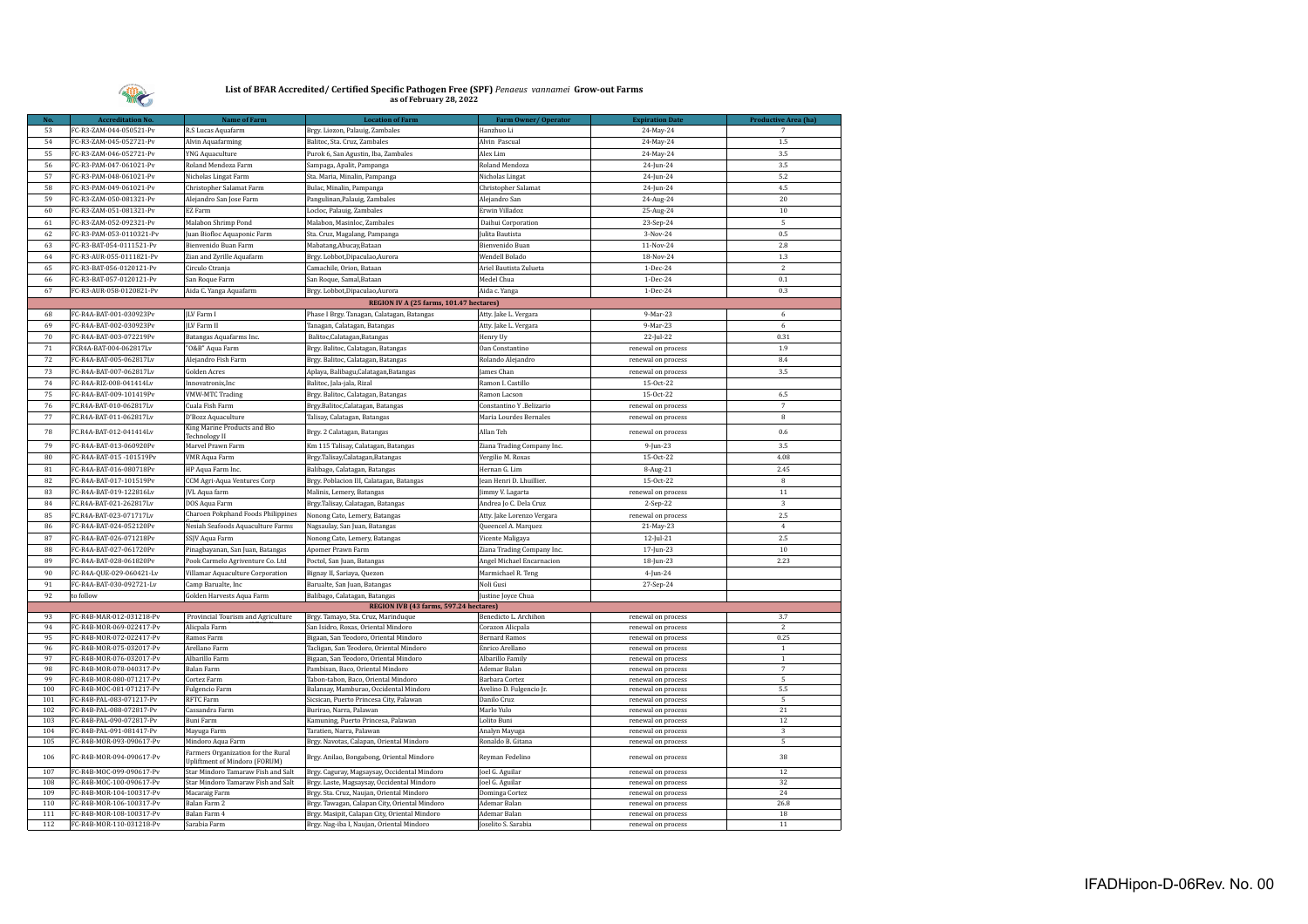

| No. | <b>Accreditation No.</b> | Name of Farm                                                                 | <b>Location of Farm</b>                                               | <b>Farm Owner/Operator</b>                                   | <b>Expiration Date</b> | <b>Productive Area (ha)</b> |
|-----|--------------------------|------------------------------------------------------------------------------|-----------------------------------------------------------------------|--------------------------------------------------------------|------------------------|-----------------------------|
| 113 | FC-R4B-MOC-111-031218-Pv | Mercado Farm                                                                 | Brgy. Balansalay, Mamburao, Oriental Mindoro                          | Lina Mercado                                                 | renewal on process     | -8                          |
| 114 | FC-R4B-MOC-112-031218-Pv | Cortuna Farm                                                                 | Brgy. Balansalay, Mamburao, Oriental Mindoro                          | Cortuna Family                                               | renewal on process     | $\overline{4}$              |
| 115 | FC-R4B-MOC-113-031218-Pv | Valdez Farm                                                                  | Brgy. Balansalay, Mamburao, Oriental Mindoro                          | Ernesto G. Valdez Jr.                                        | renewal on process     | $0.5\,$                     |
| 116 | FC-R4B-MOR-114-031218-Pv | Putulin/Legaspi Farm                                                         | Brgy. Masipit, Calapan City, Oriental Mindoro                         | Dr. Florentino Putulin/Bonifacio                             | renewal on process     | 45                          |
|     |                          |                                                                              |                                                                       |                                                              |                        |                             |
| 118 | FC-R4B-MAR-116-031218-Pv | Margan Aquaculture Incorporated                                              | Brgy. Lapu-lapu, Sta Cruz, Marinduque                                 | Marasigan Family                                             | renewal on process     | 100                         |
| 119 | FC-R4B-MAR-117-031218-Pv | Ricafort Farm                                                                | Brgy. Balogo, Sta Cruz, Marinduque                                    | limmy Ricafort                                               | renewal on process     | $\overline{4}$              |
| 120 | FC-R4B-MAR-118-031218-Pv | Pizarra Farm                                                                 | Brgy. Balogo, Sta Cruz, Marinduque                                    | Procerfina Pizarra                                           | renewal on process     | $\overline{4}$              |
| 121 | FC-R4B-PAL-123-031218-Pv | Charing Fishfarm                                                             | Brgy. Aboabo, Sofronio Española, Palawan                              | Rosario T. Jara                                              | renewal on process     | 20                          |
| 122 | FC-R4B-PAL-124-031218-Pv | <b>Billones Farm</b>                                                         | Brgy. Panitian, Sofronio Española, Palawan                            | Cesar B. Billones                                            | renewal on process     | 38                          |
| 123 | FC-R4B-PAL-125-031218-Pv | Aw-yong Farm                                                                 | Brgy. Calasaguen Sadre, Brookes Point                                 | Wendell Aw-yong                                              | renewal on process     | 16                          |
| 124 | FC-R4B-PAL-126-031218-Pv | Almonte/ AZ Farm                                                             | Brgy. Tagburos, Puerto princesa, Palawan                              | Tutu Almonte/Ernesto Azarraga                                | renewal on process     | 5.                          |
| 125 | FC-R4B-PAL-127-031218-Pv | Kim-B Fishpond                                                               | Sitio Lolo-ay Bless Site, Quezon, Palawan                             | Francisco Basquez                                            | renewal on process     | 30                          |
| 126 | FC-R4B-MOC-143-110618-Pv | Maculbo Farm                                                                 | Fatima, Mamburao, Occ. Mindoro                                        | Chermaine P. Mendoza                                         | renewal on process     | 1.7                         |
| 127 | FC-R4B-MOR-131-110618-Pv | BLJR Farm                                                                    | Tawagan, Calapan, Oriental Mindoro                                    | Gaudencio Renato T. Goco                                     | renewal on process     | 0.59                        |
| 128 | FC-R4B-MOR-133-110618-Pv | Santos Farm 3                                                                | Batuhan, Pola, Oriental Mindoro                                       | Arnel R. Santos                                              | renewal on process     | 17.3                        |
| 129 | FC-R4B-MOR-134-110618-Pv | Santos Farm 4                                                                | Batuhan, Pola, Oriental Mindoro                                       | Santos Family                                                | renewal on process     | 8                           |
| 130 | FC-R4B-MOR-132-110618-Pv | Santos Farm 2                                                                | Panikihan, Pola, Oriental Mindoro                                     | Arnel R. Santos                                              | renewal on process     | -5                          |
| 131 | FC-R4B-PAL-138-110618-Pv | MMM Fish Farm                                                                | Rio Tuba, Bataraza, Palawan                                           | Nolito A. Molino                                             | renewal on process     | 4.9                         |
| 132 | FC-R4B-PAL-136-110618-Pv | JKL Agri-Farm                                                                | Sta. Lourdes, Puerto Princesa, Palawan                                | Ian Michael M. Marcelo                                       | renewal on process     | 42                          |
| 133 | FC-R4B-PAL-139-110618-Pv | Magcalolo Farm                                                               | Panitian, Sofronio Española, Palawan                                  | Lodivico Magcalolo                                           | renewal on process     | $1.5\,$                     |
| 134 | FC-R4B-PAL-140-110618-Pv | Pong Farm                                                                    | Panitian, Sofronio Española, Palawan                                  | Jamjama Pong                                                 | renewal on process     | $\overline{2}$              |
| 135 | FC-R4B-PAL-141-110618-Pv | osma Farm                                                                    | Panitian, Sofronio Española, Palawan                                  | Emiliano Josma                                               | renewal on process     | $1.5\,$                     |
|     |                          |                                                                              | <b>REGION V(0)</b>                                                    |                                                              |                        |                             |
|     |                          |                                                                              | REGION VI (48 farms, 458.24 hectares)                                 |                                                              |                        |                             |
| 136 | FC-R6-NOC-003-042016-Lv  | PSE Aquaculture Trading (PN: Pan<br>Ocean Farm)                              | Lag-asan, Bago City, Negros Occidental                                | Melvin C. Diana                                              | renewal on process     | 8                           |
| 137 | FC-R6-NOC-004-012616-Lv  | San Carlos Agri-Aqua Corp. (PN: San<br>Carlos Shrimp Farm)                   | Hda. San Antonio, Guadalupe, San Carlos, Negros<br>Occidental         | San Carlos Agro-Aqua Corp./<br>Florante Sombria              | renewal on process     | 12                          |
| 138 | FC-R6-NOC-005-012616-Lv  | Sta. Ana - Fortuna Farm (PN: San<br>Carlos Agro-Aqua Corp.)                  | Sitio Troso, Brgy. Buluangan, San Carlos City, Negros<br>Occidental   | San Carlos Agro-Aqua Corp./ Rey<br>ucom                      | renewal on process     | 7.5                         |
|     |                          |                                                                              |                                                                       | Sta. Monica/ Sta. Ana Agro-Aqua                              |                        |                             |
| 139 | FC-R6-NOC-006-012616-Lv  | Sta. Clara Shrimp Farm<br>HP Aqua Farm, Inc. (PN: HOC                        | Banago, Bacolod City, Negros Occidental                               | Corp./ Melchor De la Cruz<br>HP AQUAFARM, INC./ Ma. Corazon  | renewal on process     | 11.1                        |
| 140 | FC-R6-NOC-007-041116-Lv  | PO Calumangan, Bago City)                                                    | Calumangan, Bago City, Negros Occidental                              | Magbanua                                                     | renewal on process     | 10.91                       |
| 141 | FC-R6-NOC-008-062916-Pv  | VJC Farm                                                                     | Calumangan, Bago City, Negros Occidental                              | Danilo Lorca/ James Chua                                     | renewal on process     | 3.2                         |
| 142 | FC-R6-NOC-009-041116-Lv  | CPF Binalbagan Farm                                                          | Marina, Binalbagan, Negros Occidental                                 | Charoen Pokphand Foods Phils.<br>Corp./ Myro De la Cruz      | renewal on process     | 8.36                        |
| 143 | FC-R6-NOC-010-041116-Lv  | CP Farm Pulupandan 1                                                         | Crossing, Pulupandan, Negros Occidental                               | Charoen Pokphand Foods Phils.<br>Corp./ Jimmy Angelo Balista | renewal on process     | 3.3                         |
| 144 | FA-011-13 NO-011         | Damgo Aquatek Corp.                                                          | E.B. Magalona, Negros Occidental                                      | Raoul Q. Flores                                              | renewal on process     | 7.34                        |
| 145 | FC-R6-NOC-012-110615-Lv  | Galicia Phoenix Aquaculture Corp.                                            | Rizal, San carlos City, Negros Occidental                             | Vicente V. Araneta                                           | renewal on process     | 30                          |
| 146 | FC-R6-NOC-013-110615-Lv  | Aquatic Phoenix Asturias<br>Corp. (PN: Aqautic Phoenix<br>Aquaculture Corp.) | Refugio, Calatrava, Negros Occidental                                 | Joseph P. Bayot                                              | renewal on process     | 18                          |
| 147 | FC-R6-NOC-014-062916-Pv  | FGS Aqua Farm                                                                | Progreso, Sum-ag, Bacolod City, Negros Occidental                     | Roque Roberto Sanson                                         | renewal on process     | 11.5                        |
| 148 | FC-R6-NOC-015-022317-Pv  | JVE-1 Farm                                                                   | Taloc, Bago City, Negros Occidental                                   | Sta. Ana Agro-Aqua Corp./ Arnolfo                            | renewal on process     | -6                          |
| 149 | FC-R6-NOC-016-022317-Pv  | <b>IVE-2 Farm</b>                                                            | Lag-asan, Bago City, Negros Occidental                                | Sta. Ana Agro-Aqua Corp./                                    | renewal on process     | 4.03                        |
| 150 | FC-R6-NOC-017-022317-Pv  | <b>IVE-3 Farm</b>                                                            | Calumangan, Bago City, Negros Occidental                              | Sta. Ana Agro-Aqua Corp./ Ricky<br>Lazala                    | renewal on process     | 3.2                         |
| 151 | FC-R6-NOC-018-011117-Pv  | Negros Prawnland Development Corp.                                           | Badyang, Sum-ag, Bacolod City, Negros Occidental                      | Gerardo J. Aguilar                                           | renewal on process     | 7                           |
| 152 | FC-R6-NOC-019-011817-Pv  | Aquatic Phoenix Asturias Corp.                                               | Hda. San Jose, Brgy. Guadalupe, San Carlos City, Negros<br>Occidental | Vicente V. Araneta                                           | renewal on process     | 33                          |
| 153 | FC-R6-NOC-020-032217-Pv  | AQUA CARDS, Inc.                                                             | Sitio Sool, Brgy. XIII, Victorias City, Negros Occidental             | Roy V. Yanson                                                | renewal on process     | 72                          |
| 154 | FC-R6-ILO-021-041917-Pv  | IJY Farm                                                                     | Balud, Lilo-an, Zarraga, Iloilo                                       | Edgardo J. Yaptangco/ Alendro                                | renewal on process     | 7.15                        |
| 155 | FC-R6-NOC-022-051717-Pv  | MARDAL CORPORATION                                                           | Plaridel, Sagay City, Negros Occidental                               | Alfredo Marañon, Jr./ Eliud                                  | renewal on process     | 5.12                        |
| 156 | FC-R6-NOC-023-051717-Pv  | SEA Corp. (PN: Sagay Aquaventures<br>Corp.)                                  | Bulanon, Sagay City, Negros Occidental                                | Ricardo Almencion                                            | renewal on process     | 14.8                        |
| 157 | FC-024-14 NO-023         | <b>AGB</b> Farm                                                              | Alicante E. B. Magalona, Negros Occidental                            | Dandy Locsin                                                 | renewal on process     | 3.09                        |
| 158 | FC-R6-NOC-025-071117-Pv  | Ocean Feedmill/ Pulupandan Demo<br>Farm                                      | Crossing Pulupandan, Negros Occidental                                | Joseph Camaya/Fernando Lamberto                              | renewal on process     | 12                          |
|     |                          |                                                                              |                                                                       |                                                              |                        |                             |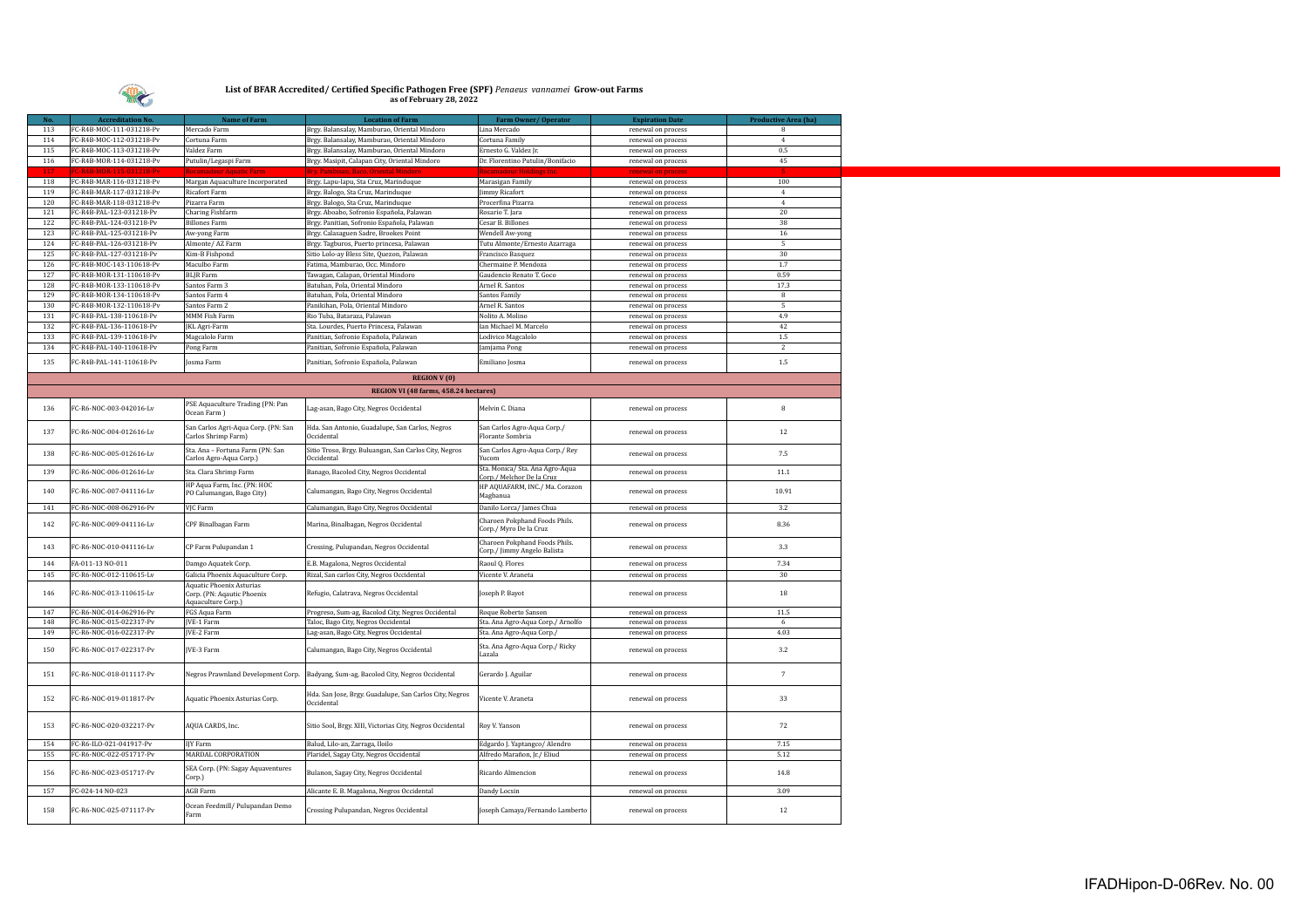

| Nο.        | <b>Accreditation No.</b>                               | Name of Farm                                                                                     | <b>Location of Farm</b>                                           | Farm Owner/Operator                                                     | <b>Expiration Date</b>                   | Productive Area (ha) |
|------------|--------------------------------------------------------|--------------------------------------------------------------------------------------------------|-------------------------------------------------------------------|-------------------------------------------------------------------------|------------------------------------------|----------------------|
| 159        | FC-026-14 NO-025                                       | Golden Agribusiness Corp.                                                                        | Anahaw, Hinigaran, Negros Occidental                              | Joselito Cabalquinto                                                    | renewal on process                       | 1.57                 |
| 160        | FC-027-14 NO-026                                       | DRC Shrimp Farm                                                                                  | Malusay, Caradio-an, Himamaylan City, Negros<br>Occidental        | Danilo Montero                                                          | renewal on process                       | 1.94                 |
| 161        | FC-R6-NOC-028-071117-Pv                                | Ocean Feedmill (Tay Farm)                                                                        | Calumangan, Bago City, Negros Occidental                          | Gerardo J. Aguilar/ Jayson Ortiz                                        | renewal on process                       | 12.73                |
| 162        | FC-R6-NOC-029-090214-Lv                                | MTJ Aqua Farm                                                                                    | Enclaro, Binalbagan, Negros Occidental                            | Ronald Canete                                                           | renewal on process                       | 1.55                 |
| 163        | FC-R6-NOC-030-103017-Pv                                | Negros Cebu Aquaculture                                                                          | Sicaba, Cadiz City, Negros Occidental                             | Francisco Rosello/ Philip Corminal                                      | renewal on process                       | 4.5                  |
| 164        | FC-R6-NOC-031-103017-Pv                                | Gaston Farm                                                                                      | Punta Mesa, Manapla, Negros Occidental                            | Francisco Rosello/ Calixto Espalar<br>(tech)                            | renewal on process                       | 10                   |
| 165        | FC-R6-NOC-032-103017-Pv                                | Juvia Aqua Corp.                                                                                 | Tortosa, Manapla, Negros Occidental                               | Francisco Rosello/Joey Tribaco                                          | renewal on process                       | $\overline{9}$       |
| 166        | FC-R6-NOC-033-103017-Pv                                | Efetebe Aqua & Agri Corp.                                                                        | Tortosa, Manapla, Negros Occidental                               | Francisco Rosello/ Rodolfo D. Gaang                                     | renewal on process                       | 9.54                 |
| 167        | FC-R6-NOC-034-103017-Pv                                | Joebert More                                                                                     | Sta Teresa, Manapla, Negros Occidental                            | (tech)<br>Joebert More/ Danilo Villaluz (tech)                          | renewal on process                       | $6.6\,$              |
| 168        | FC-R6-NOC-035-103017-Pv                                | Tres Locos Agri Aqua Inc.                                                                        | Ada Aslum, Daga, Cadiz City, Negros Occidental                    | Alexander Villarosa/ Santeh Feeds                                       | renewal on process                       | $\overline{4}$       |
|            |                                                        |                                                                                                  |                                                                   |                                                                         |                                          |                      |
| 169        | FC-R6-NOC-036-051415-Pv                                | All Shrimp Farm/ Nicolo Ilagan                                                                   | Ubay, Pulupandan, Negros Occidental                               | Nicolo Ilagan                                                           | renewal on process                       | 3.49                 |
| 170        | FC-R6-NOC-037-062515-Pv                                | Puffi Aquaculture                                                                                | Sitio Buhi-an, Brgy. To-oy, Mimamaylan City, Negros<br>Occidental | Joselito Baba                                                           | renewal on process                       | 22                   |
| 171        | FC-R6-NOC-038-062715-Pv                                | <b>AOC Farm</b>                                                                                  | Balaring, Silay City, Negros Occidental                           | Arlene Castroverde                                                      | renewal on process                       | 4.81                 |
| 172        | FC-R6-NOC-039-062615-Pv                                | Hoc Po Feeds Corporation                                                                         | Calumangan, Bago City, Negros Occidental                          | Ma. Corazon Magbanua                                                    | renewal on process                       | 4.82                 |
| 173        | FC-R6-NOC-040-030216-Lv                                | DLG Aqua Farm                                                                                    | Calumangan, Bago City, Negros Occidental                          | Dan L. Gayares                                                          | renewal on process                       | $\overline{1}$       |
| 174        | FC-R6-NOC-041-030216-Lv                                | Siason Ditching Agro Industrial                                                                  | Taloc, Bago City, Negros Occidental                               | Atty. Alfonso M. Siason                                                 | renewal on process                       | 0.4                  |
| 175        | FC-R6-NOC-042-062916-Pv                                | Corporation<br>ASV Agri Farms                                                                    | Calumangan, Bago City, Negros Occidental                          | Arturo Valdez Jr.                                                       | renewal on process                       | 0.46                 |
| 176        | FC-R6-NOC-043-110716-Pv                                | JGB Farm                                                                                         | Ilawod, To-oy, Himamaylan City, Negros Occidental                 | Hohn G. Bonnin                                                          | renewal on process                       | 4.045                |
| 177        | FC-R6-NOC-044-110716-Pv                                | Aderma Aquafarm                                                                                  | Banquerohan, Cadiz City, Negros Occidental                        | Christopher Adrian D. Anglo                                             | renewal on process                       | 4.68                 |
| 178        | FC-R6-NOC-045-110716-Pv                                | Channel Aqua Ventures                                                                            | Brgy. 1, Ilog, Negros Occidental                                  | Carlos H. Vidaurrazaga                                                  | renewal on process                       | 7.22                 |
|            |                                                        |                                                                                                  |                                                                   |                                                                         |                                          |                      |
| 179        | FC-R6-NOC-046-120516-Pv                                | Fishta Seafood                                                                                   | had. Lina, Chambry, Manapla, Negros Occidental                    | Fishta Seafood, Inc.                                                    | renewal on process                       | 12                   |
| 180        | FC-R6-NOC-047-121216-Pv                                | <b>Bayshore Aquaculture</b>                                                                      | Palaka Norte, Pulupandan, Negros Occidental                       | Juanito L. Ang                                                          | renewal on process                       | 14.71                |
| 181        | FC-R6-NOC-048-090417-Pv                                | University's IA Multi-species Hatchery<br>Complex                                                | Miag-ao, Iloilo                                                   | UP Visayas, CFOS- Institute of<br>Aquaculture                           | renewal on process                       | 0.038                |
| 182        | FC-R6-NOC-049-103017-Pv                                | Kanlaon Farm                                                                                     | Had. Chambery, Canduhaan, Cadiz City, Negros<br>Occidental        | Francisco Rosello/Victor delos<br>Reyes (technician)                    | renewal on process                       | 7.35                 |
| 183        | FC-R6-ILO-052-032519-Pv                                | NSB-NB5 Aqua Farm Corp.                                                                          | Sto. Rosario, Ajuy, Iloilo                                        | Delmer Bacroya                                                          | 25-Mar-22                                | 11.19                |
|            |                                                        |                                                                                                  | REGION VII (14 farms, 306.98 hectares)                            |                                                                         |                                          |                      |
| 184        | FC-R7-Neg-001-<br>010418RNW060116-Lv                   | Vanna Shrimp Farm                                                                                | Abucay, San Jose, Manjuyod, Negros Oriental                       | Jimmy Angelo F. Balista                                                 | renewal on process                       | 27.09                |
| 185        | FC-R7Neg-002-050713RNW021317<br>RNW652020Lv            | Southern Negros Agri-Fisheries<br>Multipurpose Cooperative (SONAMCO) Sumariling, Negros Oriental |                                                                   | Southern Negros Agri-Fisheries<br>Multipurpose Cooperative<br>(SONAMCO) | 5-Jun-23                                 | 46                   |
| 186        | FC-R7-Ceb-007-<br>090413RNW090516-RNW05-21-<br>2019Lv  | Aquatic Phoenix Asturias Corp.                                                                   | Owak, Asturias, Cebu                                              | Constantine C. Tanchan                                                  | 21-May-22                                | 28.4                 |
| 187        | FC-R7-Ceb-008-<br>090413RNW090516-RNW05-22-<br>2019Lv  | <b>Aquatic Ranch Development</b><br>Corporation                                                  | Cabiangon, Pinamungajan, Cebu                                     | Constantine C. Tanchan                                                  | 22-May-22                                | 56                   |
| 188        | FC-R7-Boh-006-111017-<br>RNW030221Lv                   | Marcela Farms, Inc.                                                                              | Catagbacan, Loon, Bohol                                           | Marlito C. Uy                                                           | 2-Mar-24                                 | 17.7                 |
| 189        | FC-R7-Ceb-011-<br>091714RNW080117-Pv                   | Golden Harvest Pond, Inc.                                                                        | Luyang, Carmen, Cebu                                              | Antonio Y. Carcel                                                       | renewal on process                       | 18.6                 |
| 190        | FC-R7CEB-112409RNW010417-Lv                            | Sean Agro Development Inc.                                                                       | Lagang, Ocaña, Carcar City, Cebu                                  | Sean Yu                                                                 | renewal on process                       | 33                   |
| 191        | FC-R7-Boh-012-04202017-RNW-                            | KD's Aquafarm                                                                                    | Purok 3 La Victoria, Trinidad, Bohol                              | Noel M. Alonzo                                                          | 30-Jun-23                                | $\overline{5}$       |
| 192<br>193 | FC-R7Ceb-013-05152017-Pv<br>FC-R7- Ceb- 014-080117- Pv | Manta Farm<br>L.V. Velez Mineral & Industrial Corp.                                              | Bonbon, Ocaña, Carcar City, Cebu<br>Sabang, Sibonga, Cebu         | Darwin G. Mantalaba<br>Luis V. Velez                                    | renewal on process<br>renewal on process | 2.7<br>7.5           |
| 194        | FC-R7-Boh-015-11282018-Lv                              | Buenavista Farm                                                                                  | Hunan, Buenavista, Bohol                                          | Ryan Michael Alegre                                                     | renewal on process                       | 11.17                |
| 195        | FC-R7-Ceb-016-01082019Lv                               | Matinez Aqua Farm                                                                                | Taytayan, Bogo City, Cebu                                         | Celestino E. Martinez, Jr.                                              | 8-Jan-22                                 | 9.8                  |
| 196        | FC-R7-Boh-018-08012019 Lv                              | RDEX Food International Phil., Inc.                                                              | Purok 4, Cabagnauan, San Jose Getafe, Bohol                       | Roger C. Rivera                                                         | 1-Aug-22                                 | 33.7                 |
| 197        | FC-R7- Ceb- 019- 09-26-2019- Lv                        | iMarine Aquaculture Inc                                                                          | Don Pedro Rodriguez, Bogo City Cebu                               | Betty C. Lua                                                            | 26-Sep-22                                | 10.315               |
|            |                                                        |                                                                                                  | REGION VIII (8 farms, 134.4 hectares)                             |                                                                         |                                          |                      |
| 198        | FC-R8-LEY-001-091019-Lv                                | San Juan Aqua Farm                                                                               | Brgy. San Juan, Ormoc City                                        | Manuel A. Chua                                                          | 10-Sep-22                                | 32                   |
| 199<br>200 | FC-R8-LEY-002-030718-Lv<br>FC-R8-LEY-003-090318-Lv     | Tacloban Aqua Marine Products                                                                    | Brgy. Cabalawan, Tacloban City                                    | Jaime J. Go                                                             | renewal on process                       | $11\,$<br>$\Delta$   |
|            |                                                        | Winston Lim Farm                                                                                 | Brgy. Caridad, Baybay, Leyte                                      | Winston Lim                                                             | renewal on process                       |                      |